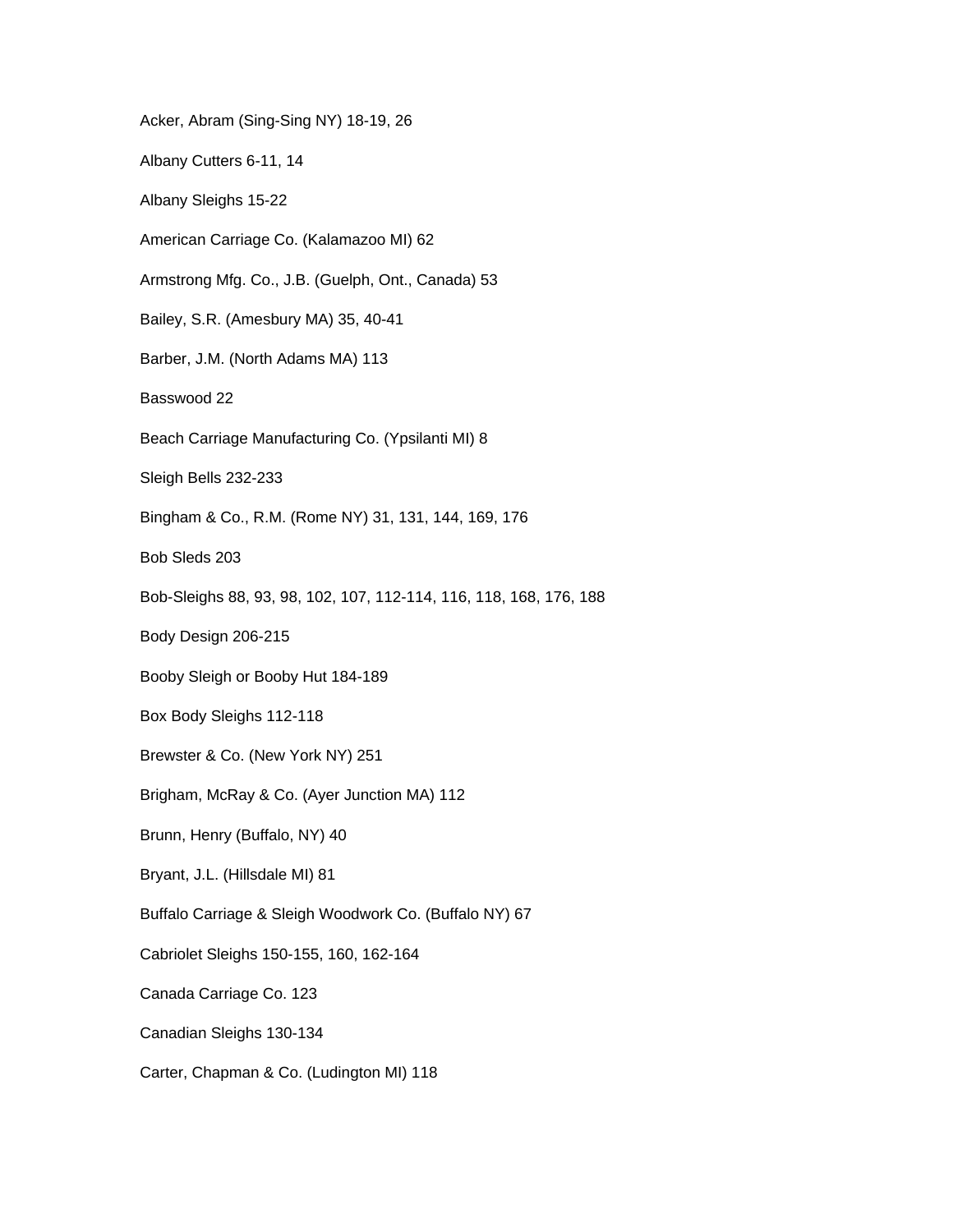Chapman Mfg. Co. (Meriden, CT) 91, 164

Christie, A.E. & J.H. (Nyack NY) 18, 20, 173

City Carriage Works (Wayne, IN) 22

Cortland Wagon Co. (Cortland NY) 70-72

**CONSTRUCTION** 

Bob Sleds 203

Body Design 206-215

Fenders 216

Foot Scraper 201-202

Ironing 192-204

Knees 203-204

Runners 192-193, 197-202

Shafts 196-197

Sleigh Neck 201

Swell Bodies 22

Wings 216

Corning Body 47

Dean, Monteith & Co., (Philadelphia PA) 74

Decoration, Painting 218-230

Demarest & Co., A. T. (New York, NY) 120

Dixon's J., Carriage and Sleigh Works (Toronto, Ont., Canada) 122

Doctor's Sleigh 236-237

Dog Cart Sleigh 122-123

Doucet & Winn (Merrimac, MA) 187

Early Country Sleighs 240-253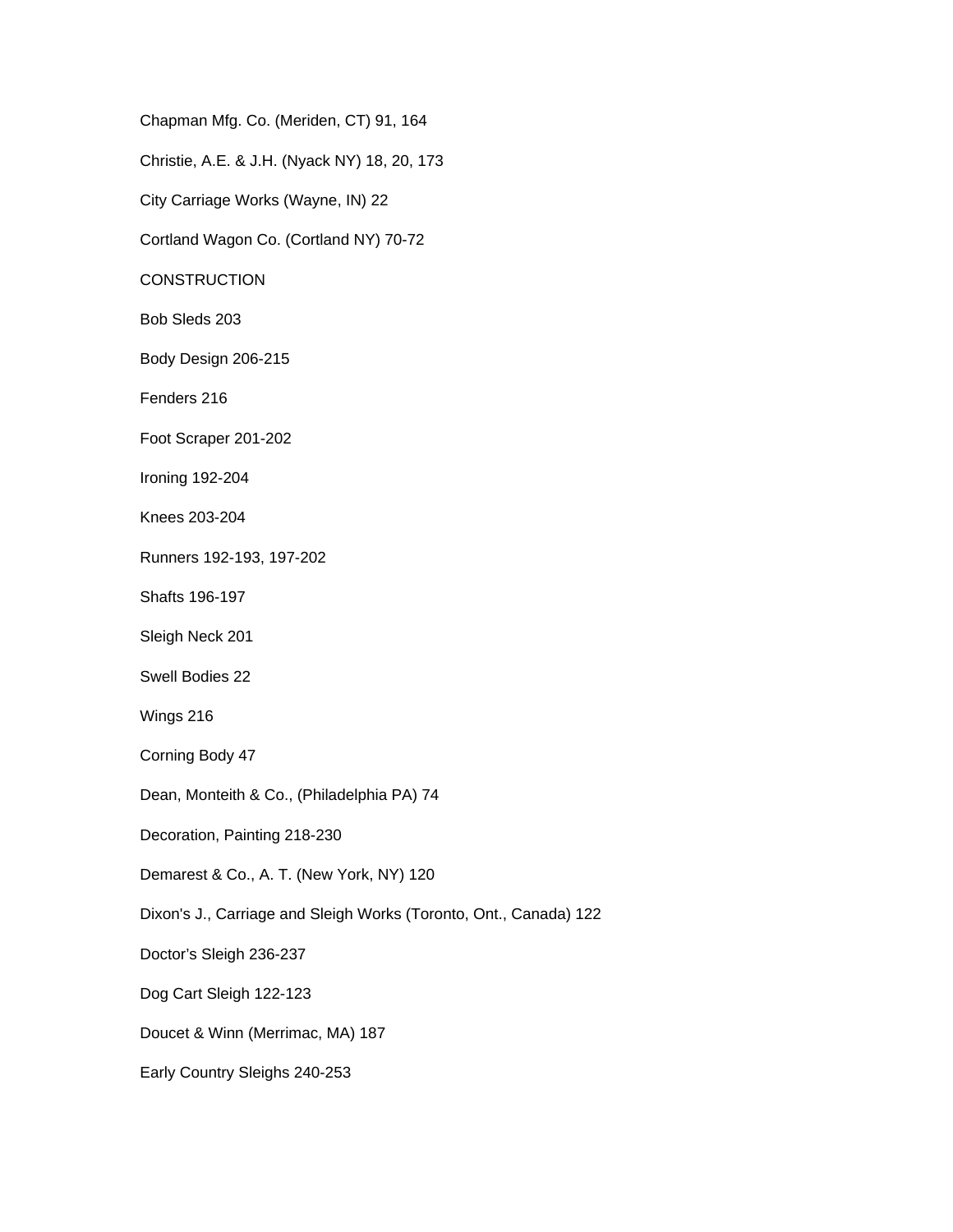Emond & Quinsler (Boston MA) 84, 138, 181-189 Fender 216 Fisher Mfg. Co. Ltd. (Homer NY) 88 Foot Scraper 201-202 Ford, Eugene (Rockford, IL) 176 Ford, D, (Milwaukee, WI) 185 Four-Passenger Sleighs 80-110 Francis, Charles A. 130 French, Spaulding & Shepley (Binghamton, NY) 15 Fuller Buggy Co. (Jackson MI) 58-59 Gananoque Carriage Co. (Gananoque, Ont.,Canada) 39 Gilman, J. R. (Skaneateles, NY) 15 GLOSSARY OF TERMS Albany Cutter 10-11 Body Terms 156-157 Drafting Terms 156-157 Parts 258-261 Shaft 11-12 Sleighs 256-258 Swell Body Cutter 10-11 Thills 11-12 Goold & Co., James (Albany NY) 190 Graves & Co. L.C. (Springboro PA) 59 Hallenbeck, E. (New Hartford NY) 24 Harper, J.D. (Christiana PA) 115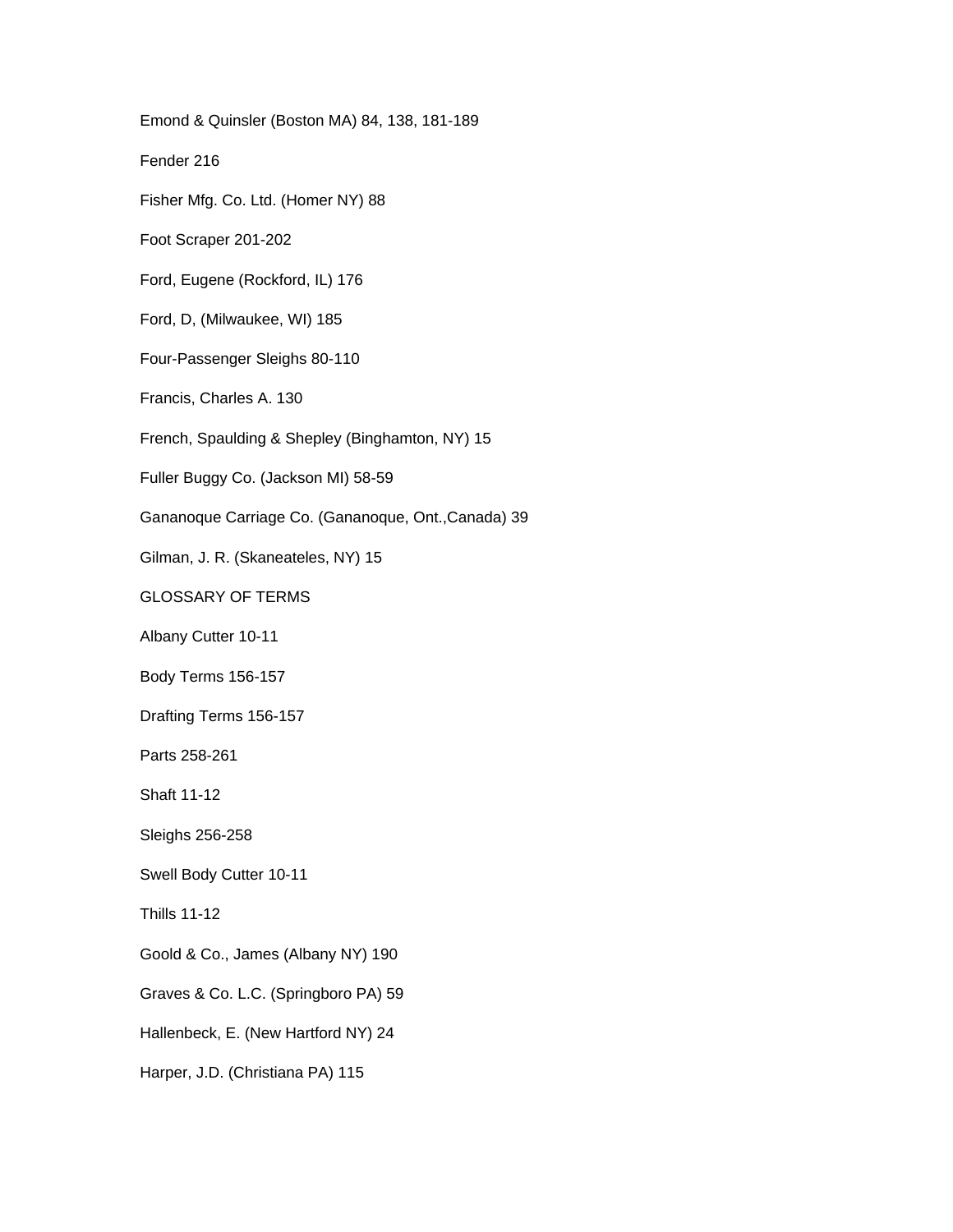Healey & Co. (New York NY) 145

- Hooker, Henry, & Co. (New Haven CT) 137
- Isham, Brundage & Co. (Plattsburgh NY) 9
- Jackson Sleigh Co. (Jackson MI) 58, 110
- Kemp, John (Detroit MI) 14
- Kimball Cutter 24-45, 48-56, 58-62, 64-70, 73-74, 76-78
- Kimball, Peter (Hamlin's Gore, ME) introduction
- Kimball & Co., C.P. (Chicago IL) 68-70
- Kimball Bros. (Boston MA) 80
- Landau Sleigh 16, 185, 190
- Lariviere, P.A. (Montreal Canada) 121, 130
- Livengood, Jeremiah J. (Elk Lick PA) 116
- Marshall & Co., A.P. (Lancaster NH) 27, 82
- McLaughlin Carriage Co. (Oshawa, Ont., Canada) 53
- Mason's Carriage Works (Davenport IA) 188
- Michigan Buggy Co. (Kalamazoo, MI) 110
- Mosier, J. L. H. (New York NY) 117
- Muller, Adolphus (New York NY) 17, 25, 168
- Painting 218-230
- Plumes 232, 234
- Portland Cutter 24-45, 48-56, 58-62, 64-70, 73-74, 76-78
- Price & Shaw (St. John, N.B., Canada) 82, 137
- Prouty & Glass Carriage Co. 60
- Randlett, J. H. (Dover, NH) 29
- Robinson & Vanderbelt (Albany NY) introduction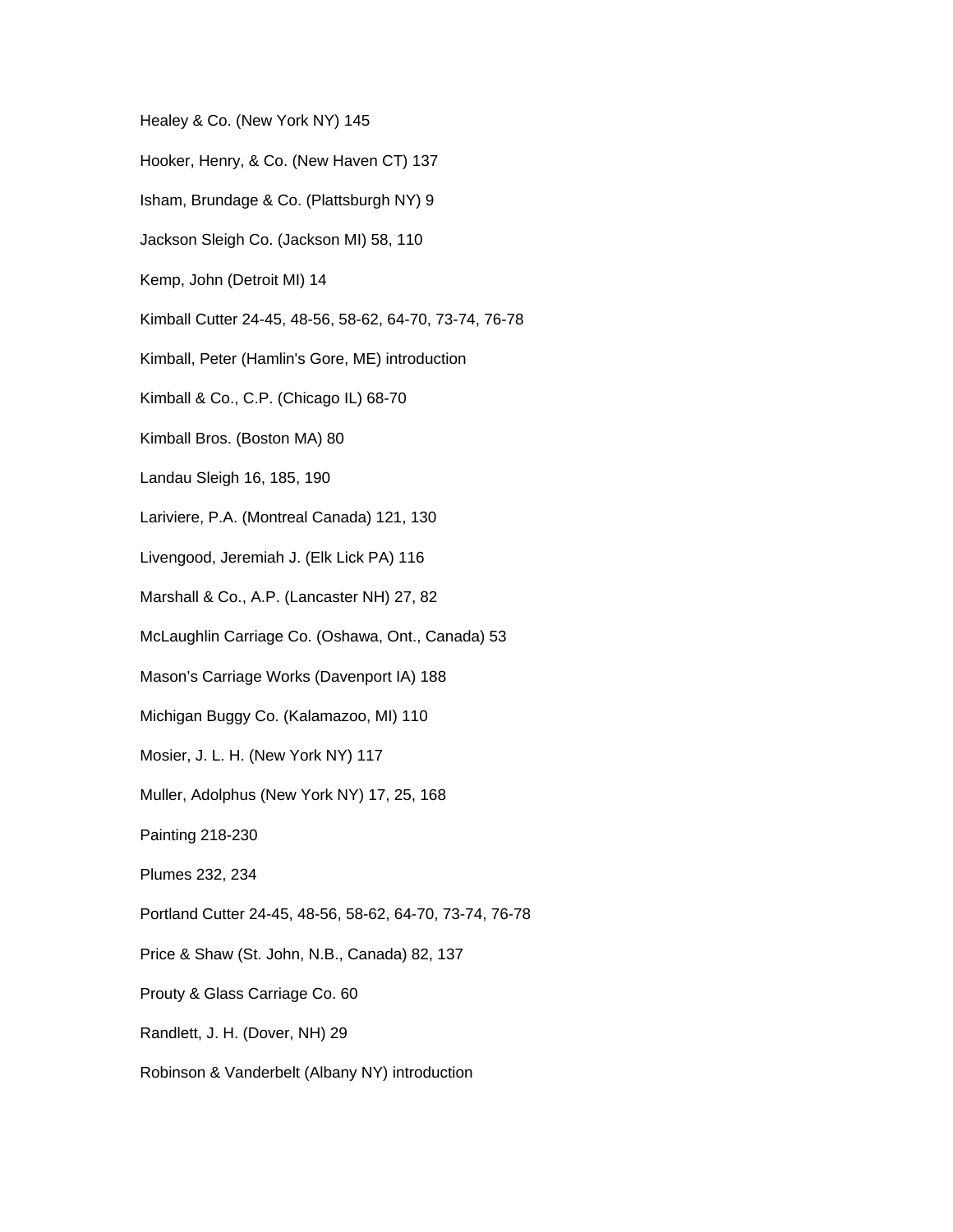Rumble Seat Sleighs 136-148

Runner Attachments 81, 188, 193-194, 260-261

Runners 192-193, 197-202

Russell, Joseph (Portland ME) 26

Russian Sleigh 80, 85, 172

Sargent & Co., W. P. (Boston, MA) 131

Scott & Co., R.D. (Pontiac MI) 61

Searls Mfg. Co. (Newark, NJ) 102

Shafts 12-13, 196-197

Shaw, P.H. (Albany NY) 17

Shell-Body 34, 36-37, 142-145, 160-164, 174-176

Six-Passenger Sleigh 166-182

Sleigh Bells 232-233

Sleigh Neck 201

Sleigh Opening 251-252

Sleighing 238, 240-255

Smith & Co., J.T. (Boston MA) 184

Spalding, S.W. (Binghamton NY) 6

Speeding Cutters 64-78

Spencer & Co., J.L. (Oneida NY) 84

Sporting Sleighs 120-128

Stivers, R.M. (New York NY)

Sturtevant-Larrabee Co. (Binghamton NY) 61, 73

Sulky Sleigh 70-72, 74-75

Sullivan Bros. (Rochester NY) 60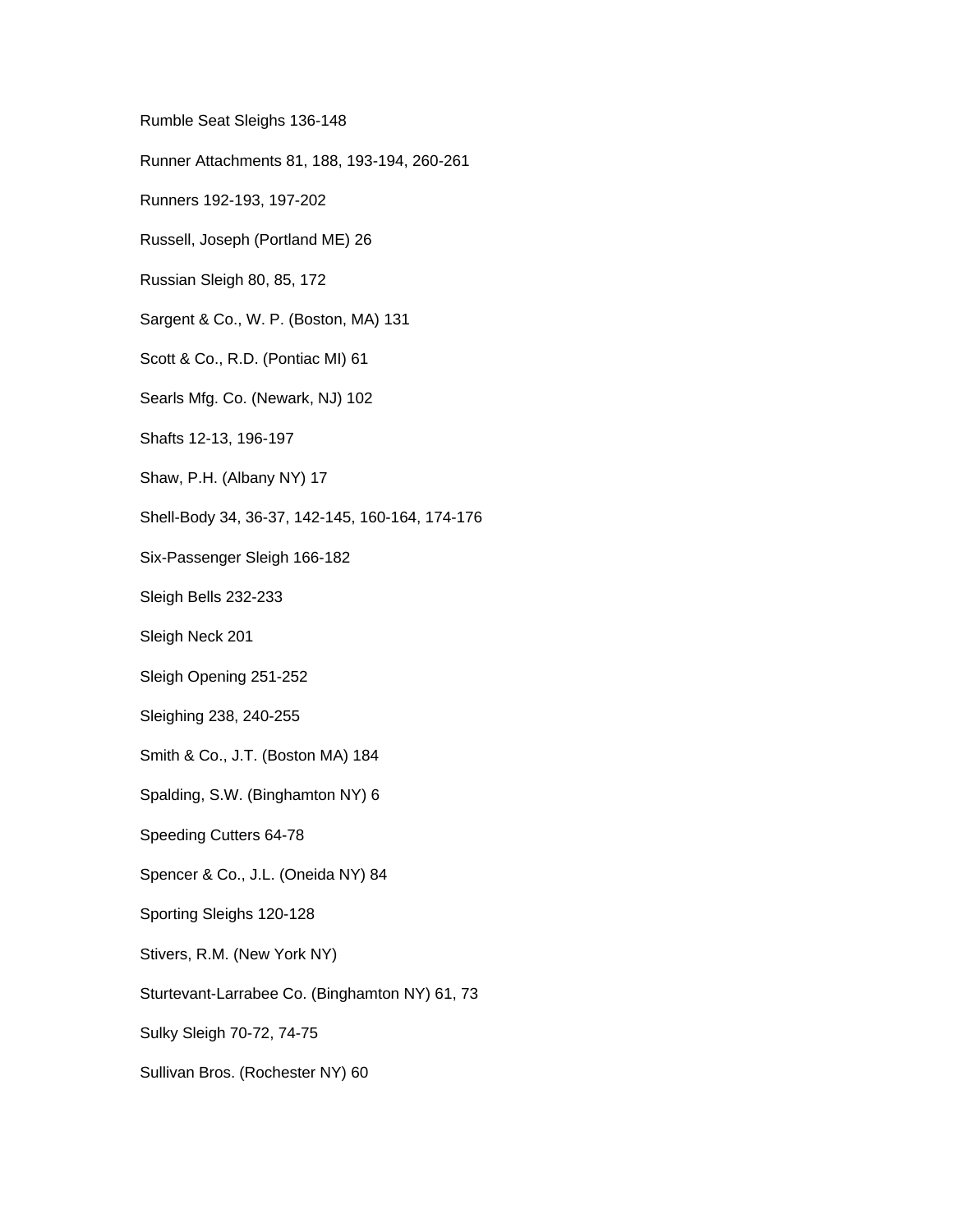Surrey Sleigh 121

Swell Body Cutters 6-12, 14

Swell Body Sleighs 14-22

Thills 12-13, 196-197

Thomas, Chauncey (Boston, MA) 186

Transfer Ornaments 230

Trap Sleighs 121-125, 128

**TRIMMING** 

Cutter 235-236

Four- Passenger 237

Six Passenger 237

Sulky Cushion 72

Plumes 232, 234

Top 236-237

Trotting Sleighs 64-78

Vaughn & Son, W. A. (Greenville PA) 168

Vis-a-Vis Sleigh 166-182

Wagner, G.W. (Philadelphia PA) 8

Wentworth Carriage Works, B. M. (Berwick, ME) 118

Willoughby (Rome NY) 106-107

Wings 216

WORKING DRAFT

Albany Cutter 10-11

Canadian Sleigh 132-133

Dog Cart 124-125